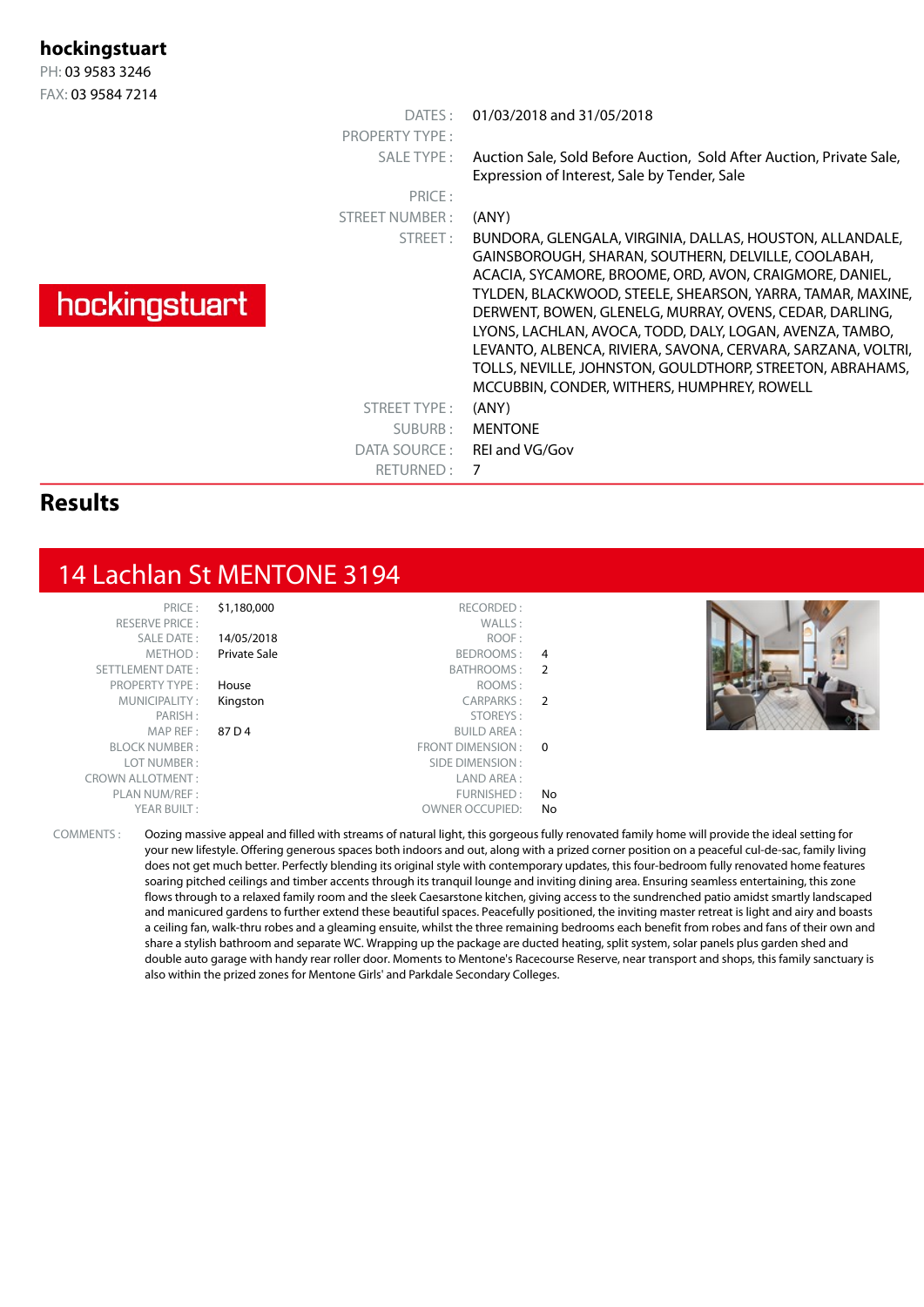#### 8 Derwent St MENTONE 3194

RESERVE PRICE : SALE DATE : 10/04/2018 METHOD: Sale SETTLEMENT DATE: PROPERTY TYPE : House (Res) MUNICIPALITY : Kingston PARISH: Mordialloc BI OCK NUMBER : LOT NUMBER: 321 CROWN ALLOTMENT :<br>PLAN NUM/REF : LP098680 PLAN NUM/REF :<br>YEAR BUILT :

# PRICE : \$1,170,000 RECORDED :  $MAP REF: 87 D 5$ <br>NIJMBER :

| 707 |
|-----|
|     |
| N٥  |
|     |



COMMENTS :

#### 51 Albenca St MENTONE 3194

|               | RECORDED:               | \$1,080,000         | PRICE:                  |
|---------------|-------------------------|---------------------|-------------------------|
|               | WALLS:                  |                     | <b>RESERVE PRICE:</b>   |
|               | ROOF:                   | 23/03/2018          | SALE DATE:              |
| 3             | BEDROOMS:               | <b>Private Sale</b> | METHOD:                 |
| $\mathcal{P}$ | BATHROOMS:              |                     | <b>SETTLEMENT DATE:</b> |
|               | ROOMS:                  | House (Res)         | <b>PROPERTY TYPE:</b>   |
| $\mathcal{P}$ | CARPARKS:               | Kingston            | MUNICIPALITY:           |
|               | STOREYS:                |                     | PARISH:                 |
|               | <b>BUILD AREA:</b>      | 87 C 4              | MAP REF:                |
|               | <b>FRONT DIMENSION:</b> |                     | <b>BLOCK NUMBER:</b>    |
|               | SIDE DIMENSION:         |                     | LOT NUMBER:             |
|               | LAND AREA:              |                     | <b>CROWN ALLOTMENT:</b> |
| No            | FURNISHED:              |                     | PLAN NUM/REF:           |
| No            | <b>OWNER OCCUPIED:</b>  |                     | YEAR BUILT:             |

|                | RECORDED:               | \$1,080,000  | PRICE:              |
|----------------|-------------------------|--------------|---------------------|
|                | WALLS:                  |              | <b>ERVE PRICE:</b>  |
|                | ROOF:                   | 23/03/2018   | <b>SALE DATE:</b>   |
| 3              | BEDROOMS:               | Private Sale | METHOD:             |
| $\overline{2}$ | BATHROOMS:              |              | MENT DATE:          |
|                | ROOMS:                  | House (Res)  | PERTY TYPE:         |
| $\overline{2}$ | <b>CARPARKS:</b>        | Kingston     | <b>INICIPALITY:</b> |
|                | STOREYS:                |              | PARISH:             |
|                | <b>BUILD AREA:</b>      | 87 C 4       | MAP REF:            |
|                | <b>FRONT DIMENSION:</b> |              | EK NUMBER :         |
|                | SIDE DIMENSION :        |              | OT NUMBER :         |
|                | LAND AREA:              |              | LLOTMENT:           |
| No             | FURNISHED:              |              | N NUM/REF :         |
| No             | <b>OWNER OCCUPIED:</b>  |              | YEAR BUILT:         |
|                |                         |              |                     |



COMMENTS : Showcasing stylishly refreshed surfaces both inside and out, this sun-splashed three bedroom home presents a fabulous opportunity for families to secure an immaculate slice of this sought-after neighbourhood.Screened behind new fencing and beyond immaculate new landscaping, the home opens to reveal on-trend matt polished floorboards plus freshly painted walls which soar up to meet the high ceilings. Featuring two distinct living areas, the home offers a cosy lounge with open fireplace, perfect for intimate nights at home along with a light lavished main living zone adjacent the large contemporary kitchen. This spacious zone, spills out to a north facing patio complete with two storage sheds.The well-proportioned ensuite master includes generous fitted wardrobes, as do the remaining bedrooms which share a contemporary bathroom where a hidden Euro laundry is a practical inclusion - ducted heating, split system, auto garage and parking are also offered along with alarm and keypad secure gates.Close to Southland, Thrift Park and DFO shopping centres, the home is moments to Mentone's famous "Duck Park" and zoned for the private schools in Mentone and Parkdale Secondary College. For all enquiries please contact Mark Kosch on 0438 693 332 Hodges Mentone.

#### 43 Southern Rd MENTONE 3194

| PRICE:                  | \$900,000          | RECORDED:              |                |  |
|-------------------------|--------------------|------------------------|----------------|--|
| <b>RESERVE PRICE:</b>   |                    | WALLS:                 |                |  |
| SALE DATE:              | 02/05/2018         | ROOF:                  |                |  |
| METHOD:                 | Sale               | BEDROOMS:              | $\overline{2}$ |  |
| <b>SETTLEMENT DATE:</b> | 25/05/2018         | BATHROOMS:             |                |  |
| <b>PROPERTY TYPE:</b>   | Retail - Mixed Use | ROOMS:                 |                |  |
|                         | (Unspecified)      |                        |                |  |
| MUNICIPALITY:           | Kingston           | CARPARKS:              |                |  |
| PARISH:                 | Mordialloc         | STOREYS:               |                |  |
| MAP REF :               | 87 F 5             | <b>BUILD AREA:</b>     |                |  |
| <b>BLOCK NUMBER:</b>    |                    | FRONT DIMENSION:       |                |  |
| LOT NUMBER:             |                    | SIDE DIMENSION :       |                |  |
| <b>CROWN ALLOTMENT:</b> |                    | LAND AREA :            | 877            |  |
| PLAN NUM/REF:           | LP051946           | FURNISHED:             |                |  |
| YEAR BUILT:             |                    | <b>OWNER OCCUPIED:</b> | No             |  |
|                         |                    |                        |                |  |

COMMENTS :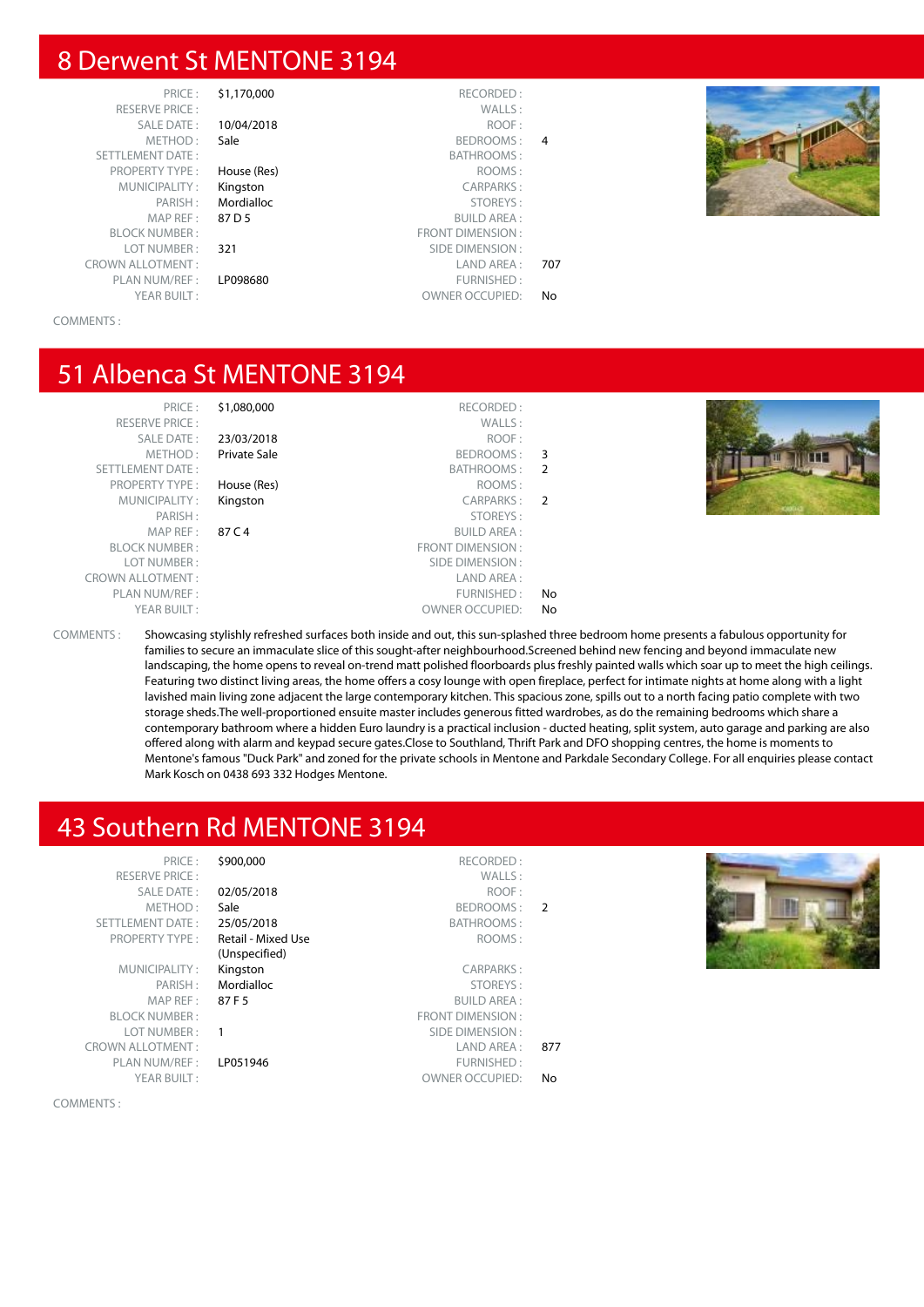#### 1/15 Southern Rd MENTONE 3194

| PRICE:                  | \$895,000           | RECORDED:               |    |  |
|-------------------------|---------------------|-------------------------|----|--|
| <b>RESERVE PRICE:</b>   |                     | WALLS:                  |    |  |
| SALE DATE:              | 24/03/2018          | ROOF:                   |    |  |
| METHOD:                 | <b>Auction Sale</b> | BEDROOMS:               | 4  |  |
| <b>SETTLEMENT DATE:</b> |                     | BATHROOMS:              | 2  |  |
| <b>PROPERTY TYPE:</b>   | House (Res)         | ROOMS:                  |    |  |
| MUNICIPALITY:           | Kingston            | CARPARKS:               | 3  |  |
| PARISH:                 |                     | STOREYS:                |    |  |
| MAP REF:                |                     | <b>BUILD AREA:</b>      |    |  |
| <b>BLOCK NUMBER:</b>    |                     | <b>FRONT DIMENSION:</b> |    |  |
| LOT NUMBER:             |                     | SIDE DIMENSION:         |    |  |
| <b>CROWN ALLOTMENT:</b> |                     | LAND AREA:              |    |  |
| PLAN NUM/REF:           |                     | FURNISHED:              | No |  |
| YEAR BUILT:             |                     | <b>OWNER OCCUPIED:</b>  | No |  |



COMMENTS : Positioned just metres from the open space and playground of Southern Road Reserve, this is a family package that just keeps giving - its immaculate rendered facade giving nothing away of the generous accommodation within.Fluid and versatile, the internal floorplan showcases newly polished ebony floors which flow through a peaceful front lounge (OFP) to light-filled dining area and on to a large contemporary kitchen - overlooking the oversized deck, this the ideal place for entertaining. Further on a causal family zone enjoys alfresco access and separates the fourth bedroom/study from the privately-positioned rear ensuite master retreat.Two further bedrooms benefit from built in robes; whilst the newly renovated bathroom has been appointed to an exemplary standard. Including two secure gardens, this impeccable family-sized home also offers new carpets, wall heater, laundry, auto garage, 3000l water tank plus additional parking. Near a choice of shops and transport options, the home is also within the sought-after Parkdale Secondary and Mentone Girls' Secondary College zones.For all enquiries please contact Andrew Plousi on 0411 799 023 Hodges Mentone.

## 2/45 Albenca St MENTONE 3194

| PRICE:                  | \$825,000           | RECORDED:              |              |  |
|-------------------------|---------------------|------------------------|--------------|--|
| <b>RESERVE PRICE:</b>   |                     | WALLS:                 | <b>Brick</b> |  |
| SALE DATE:              | 12/05/2018          | ROOF:                  |              |  |
| METHOD:                 | <b>Auction Sale</b> | BEDROOMS:              | 3            |  |
| SETTLEMENT DATE:        |                     | BATHROOMS:             | $\mathbf{1}$ |  |
| <b>PROPERTY TYPE:</b>   | Townhouse (Res)     | ROOMS:                 |              |  |
| MUNICIPALITY:           | Kingston            | CARPARKS:              | -1           |  |
| PARISH:                 |                     | STOREYS:               |              |  |
| MAP REF:                | 87 C 5              | BUILD AREA :           |              |  |
| <b>BLOCK NUMBER:</b>    |                     | FRONT DIMENSION:       | $\Omega$     |  |
| LOT NUMBER:             |                     | SIDE DIMENSION :       |              |  |
| <b>CROWN ALLOTMENT:</b> |                     | LAND AREA:             |              |  |
| PLAN NUM/REF:           |                     | FURNISHED:             | No           |  |
| YEAR BUILT:             |                     | <b>OWNER OCCUPIED:</b> | No           |  |
|                         |                     |                        |              |  |



COMMENTS : There are two real benefits of a rear position, space & privacy - and this rejuvenated three-bedroom villa has them both in spades. Embraced by oversized wraparound gardens, the home provides a secluded botanical base for young families and downsizers alike. Showcasing refreshed surfaces at every turn, the peaceful home features on trend engineered oak floors which flow from a welcoming entrance to the spacious living and dining zone. Boasting walls of windows which overlook the private courtyard, this space is flushed with natural light and leads effortlessly to a sleek Caesarstone kitchen. Each of the well-sized bedrooms boast a private and leafy outlook to the garden and benefit from generous fitted wardrobes, the master also enjoying access to the gleaming new bathroom an adjacent laundry has also been stylishly refreshed and offers convenient external access. Ducted heating, split system cooling and a lock-up garage are also included. This a popular district where proximity to Thrift Park, transport and Mentone's famous Racecourse Reserve, along with zoning for both Parkdale and Mentone Girls' Secondary Colleges ensure competition will be fierce.